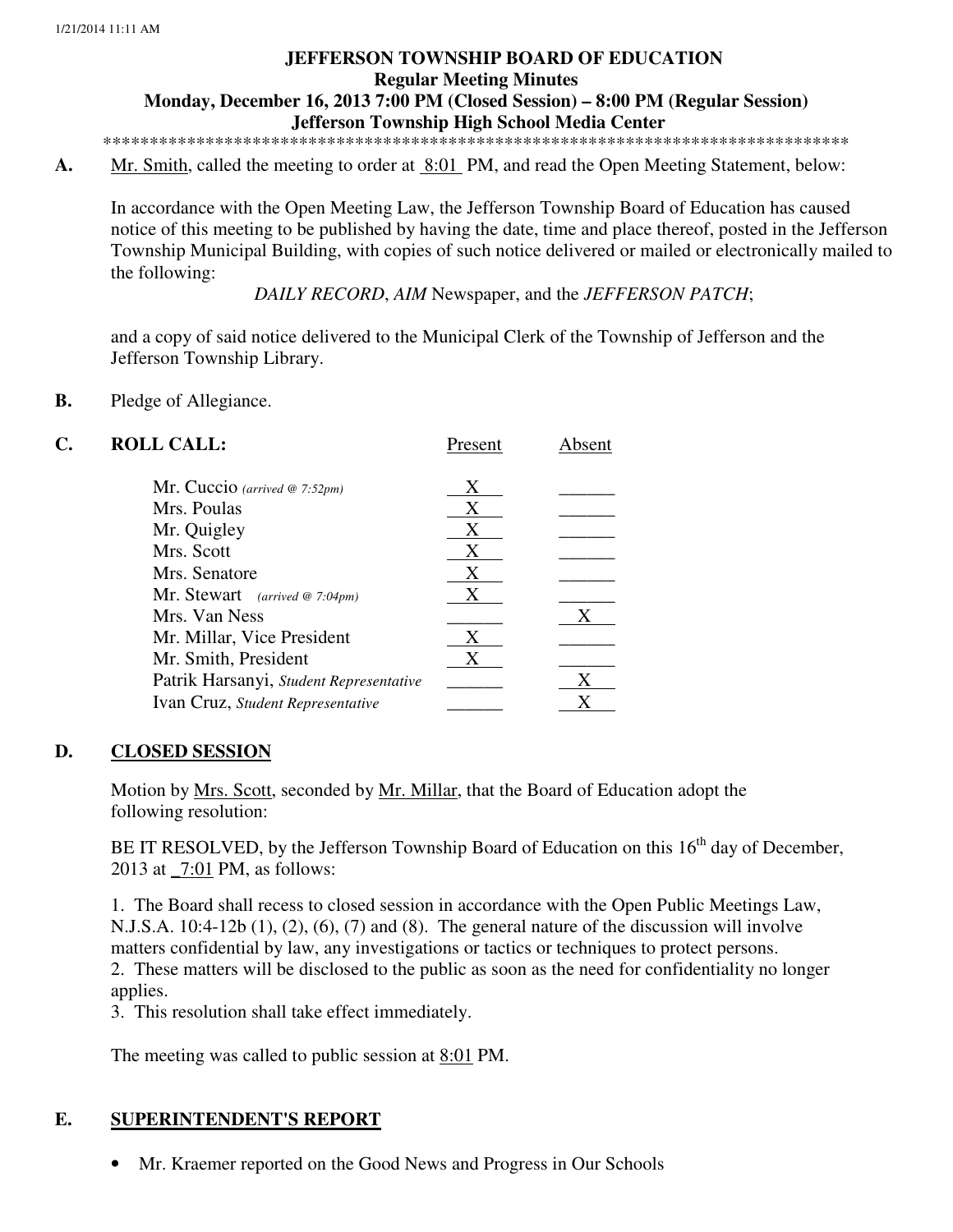# **F. PRESENTATIONS**

• Board President Smith presented a plaque to Mrs. Scott recognizing her years of dedication and service to the students and staff of the Jefferson Township Board of Education.

### **G. COMMENTS FROM THE AUDIENCE** *(on agenda action items only, if applicable)*

• None

# **H. STUDENT REPRESENTATIVES**

• None

### **I. COMMITTEE REPORTS**

• None

# **J. MINUTES OF MEETINGS**

Motion by <u>Mrs. Poulas</u>, seconded by <u>Mr. Stewart</u>, that the minutes of the following meetings be approved as submitted:

October 28, 2013 Board Goal Setting Minutes

| MOTION: Mrs. Poulas | SECOND: Mr. Stewart |             |                |        |  |
|---------------------|---------------------|-------------|----------------|--------|--|
| <b>Name</b>         | Ayes                | <b>Nays</b> | <b>Abstain</b> | Absent |  |
| Mr. Cuccio          |                     |             | X              |        |  |
| Mr. Millar          |                     |             | X              |        |  |
| Mrs. Poulas         | X                   |             |                |        |  |
| Mr. Quigley         | X                   |             |                |        |  |
| Mrs. Scott          |                     |             | X              |        |  |
| Mrs. Senatore       | X                   |             |                |        |  |
| Mr. Smith           | X                   |             |                |        |  |
| Mr. Stewart         | X                   |             |                |        |  |
| Mrs. Van Ness       |                     |             |                | Х      |  |

Motion by Mrs. Scott , seconded by Mr. Cuccio , that the minutes of the following meetings be approved as submitted:

November 18, 2013 Regular Minutes November 18, 2013 Executive Session Minutes

| MOTION: Mrs. Scott | SECOND: Mr. Cuccio |        |  |   |  |  |
|--------------------|--------------------|--------|--|---|--|--|
| <b>Name</b>        | Ayes               | Absent |  |   |  |  |
| Mr. Cuccio         | X                  |        |  |   |  |  |
| Mr. Millar         | X                  |        |  |   |  |  |
| Mrs. Poulas        | X                  |        |  |   |  |  |
| Mr. Quigley        | X                  |        |  |   |  |  |
| Mrs. Scott         | X                  |        |  |   |  |  |
| Mrs. Senatore      | X                  |        |  |   |  |  |
| Mr. Smith          | X                  |        |  |   |  |  |
| Mr. Stewart        | X                  |        |  |   |  |  |
| Mrs. Van Ness      |                    |        |  | X |  |  |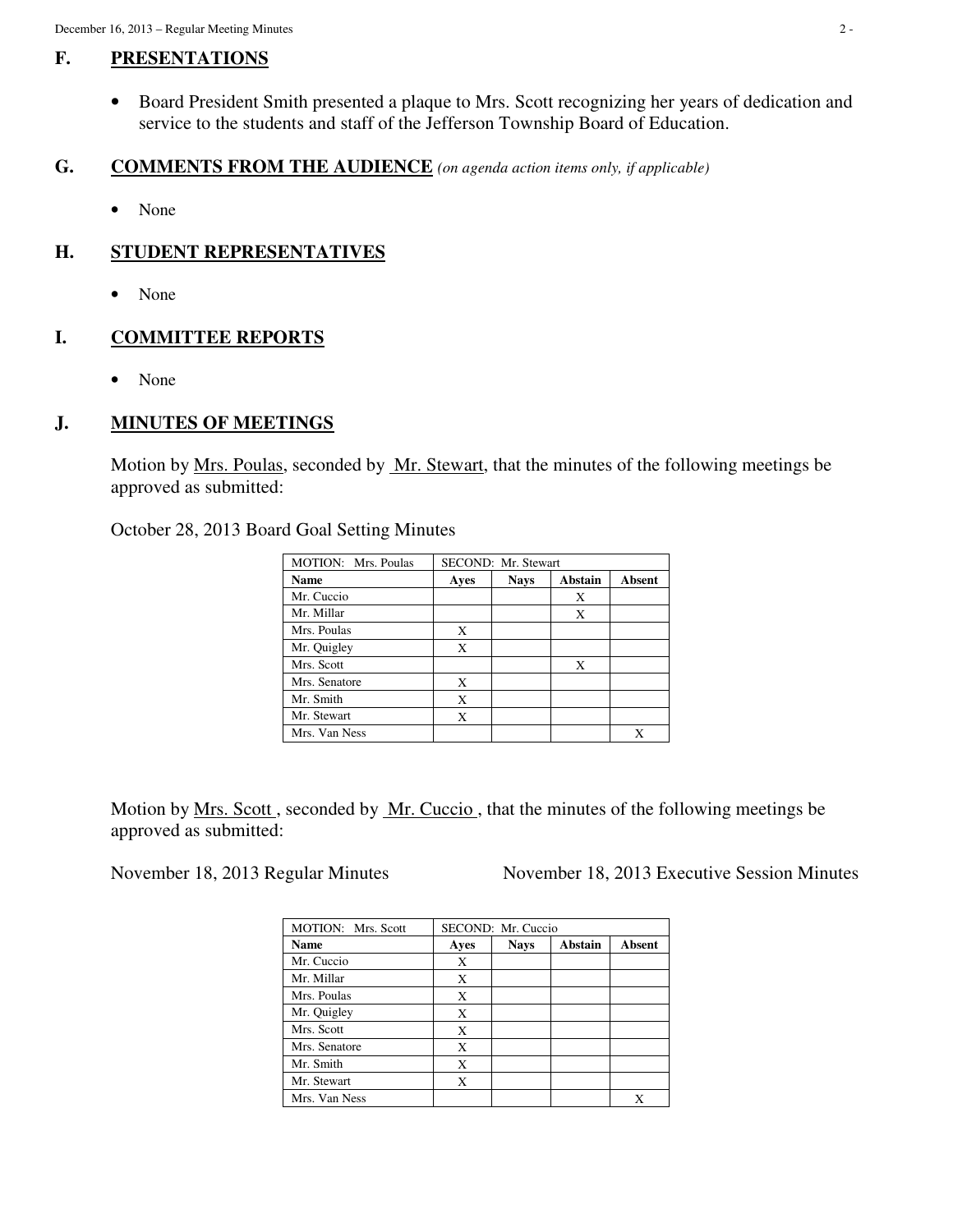Motion by Mr. Stewart, seconded by Mrs. Poulas, that the minutes of the following meetings be approved as submitted:

# December 4, 2013 Joint Meeting Minutes

| MOTION: Mr. Stewart | SECOND: Mrs. Poulas |             |         |        |  |  |
|---------------------|---------------------|-------------|---------|--------|--|--|
| <b>Name</b>         | Ayes                | <b>Nays</b> | Abstain | Absent |  |  |
| Mr. Cuccio          |                     |             | X       |        |  |  |
| Mr. Millar          | Х                   |             |         |        |  |  |
| Mrs. Poulas         | X                   |             |         |        |  |  |
| Mr. Quigley         | X                   |             |         |        |  |  |
| Mrs. Scott          |                     |             | X       |        |  |  |
| Mrs. Senatore       | X                   |             |         |        |  |  |
| Mr. Smith           |                     |             | X       |        |  |  |
| Mr. Stewart         | X                   |             |         |        |  |  |
| Mrs. Van Ness       |                     |             |         |        |  |  |

# **K. FINANCE AND BUILDING NEEDS COMMITTEE**

 Motion by Mr. Cuccio, seconded by Mrs. Poulas, to accept the recommendation of the Superintendent to approve and adopt motions K.1 through K.17, as described below:

- **K.1** Motion to approve the **purchase order** list dated November 2013 in the amount of **\$ 81,306.92.**
- **K.2** Motion to approve the **check journal** as of November 2013 in the amount of **\$4,432,265.86.**

| Fund                 | Amount |              |
|----------------------|--------|--------------|
| General (10)         |        | 3,897,734.10 |
| Capital Outlay (12)  | ٩      | 471.455.49   |
| Special Revenue (20) | ۰D     | 63,076.27    |
| <b>Total</b>         | \$     | 4,432,265.86 |

- **K.3** Motion to approve the funds **transfers** in the 2013-2014 Fiscal Year, dated November 2013 in the amount of **\$61,262.93 .**
- **K.4** Motion that the Board of Education approve the **certification** by the Board Secretary, pursuant to NJSA 18A:17-9, that as of October 31, 2013, no line item account has encumbrances and expenditures, which in total exceed the line item appropriation in violation of NJAC 6A:23-2.11(a).
- **K.5** Motion to certify, in accordance with NJAC 6A:23-2.11(c), that as of October 31, 2013, after review of the Board Secretary's and Treasurer's **Monthly Financial Reports** and upon consultation with the appropriate district officials, to the best of our knowledge no major account or fund has been overexpended in violation of NJAC 6A:23-2.11(b), and that sufficient funds are available to meet the district's financial obligations for the remainder of the fiscal year.
- **K.6** Motion to approve the disposal of **obsolete equipment,** as shown below, in accordance with Policy #7300, Disposition of Property, as listed below:

| <b>School/Department</b> | <b>Bar Code/Serial No.</b> | <b>Equipment Description</b> |
|--------------------------|----------------------------|------------------------------|
| ET Briggs School         | 3851                       | Television                   |
| Middle School            | 689                        | Television                   |

**K.7** Motion to approve the addition of following to the School Student Activity Account lists for Jefferson Township High School, as described below: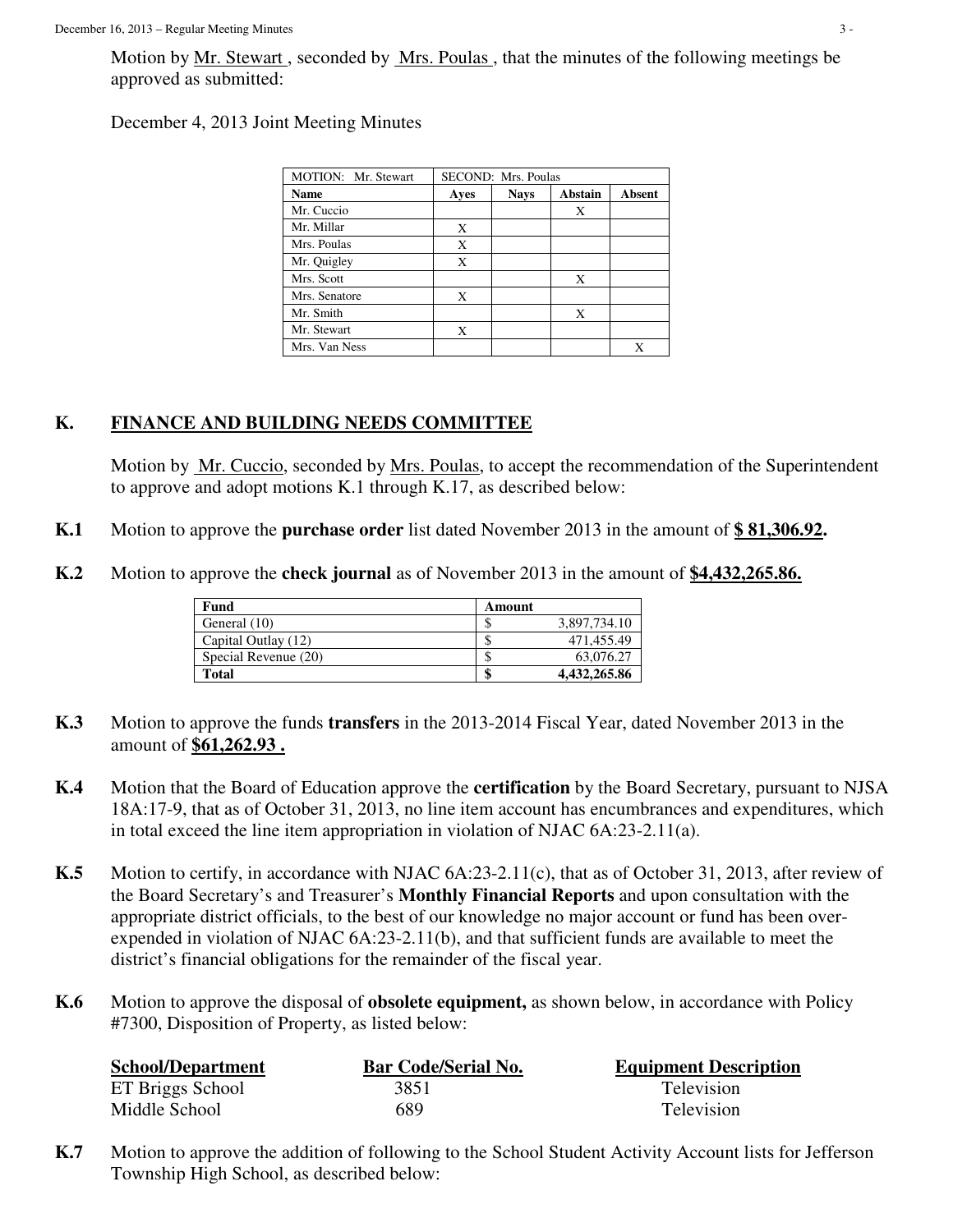| <b>Activity Account Sub-category</b> |  |
|--------------------------------------|--|
| S.A.D.D.                             |  |

**K.8** Motion to approve the following resolution to accept the New Jersey Department of Education (NJDOE) Facility Grant for the Jefferson Township High School Back Up Generator Project, as described below:

**WHEREAS,** the Jefferson Township Board of Education accepts the Preliminary Eligible Costs (PEC) for the **Jefferson Township High School Back Up Generator Project**, State Project # 2380-020-14- 1004-G04, in the total amount of \$406,437 as outlined in the letter from the New Jersey Department of Education dated December 4, 2013 and

**NOW THEREFORE BE IT RESOLVED**, that the Board make the following determinations regarding the construction and funding of the project per Attachment A of the NJDOE dated December 4, 2013:

- 1). The District elects to construct the school facilities project.
- 2). The District elects to receive State funding in the form of a Grant.
- 3). The District agrees with the Preliminary Eligible Cost (PEC) calculations for the project as follows – 40% State Share in the amount of \$162,575, 60% Local Share in the amount of \$243,862 for a total estimated project cost of \$406,437; and

**BE IT FURTHER RESOLVED**, that the Superintendent and School Business Administrator are authorized to execute the required documents and forms in order to accept the Preliminary Eligible Costs (PEC) as stipulated above on behalf of the Board of Education.

**K.9** Motion to approve the following resolution to accept the New Jersey Department of Education (NJDOE) Facility Grant for the Arthur Stanlick Elementary School Partial Roof Replacement Project, as described below:

**WHEREAS,** the Jefferson Township Board of Education accepts the Preliminary Eligible Costs (PEC) for the **Arthur Stanlick Elementary School Partial Roof Replacement Project**, State Project # 2380- 028-14-1005-G04, in the total amount of \$132,114 as outlined in the letter from the New Jersey Department of Education dated December 4, 2013 and

**NOW THEREFORE BE IT RESOLVED**, that the Board make the following determinations regarding the construction and funding of the project per Attachment A of the NJDOE dated December 4, 2013:

- 1). The District elects to construct the school facilities project.
- 2). The District elects to receive State funding in the form of a Grant.
- 3). The District agrees with the Preliminary Eligible Cost (PEC) calculations for the project as follows – 40% State Share in the amount of \$52,846, 60% Local Share in the amount of \$79,268 for a total estimated project cost of \$132,114; and

**BE IT FURTHER RESOLVED**, that the Superintendent and School Business Administrator are authorized to execute the required documents and forms in order to accept the Preliminary Eligible Costs (PEC) as stipulated above on behalf of the Board of Education

**K.10** Motion to approve the following resolution to accept the New Jersey Department of Education (NJDOE) Facility Grant for the Jefferson Township High School Water Tank Replacement Project, as described below: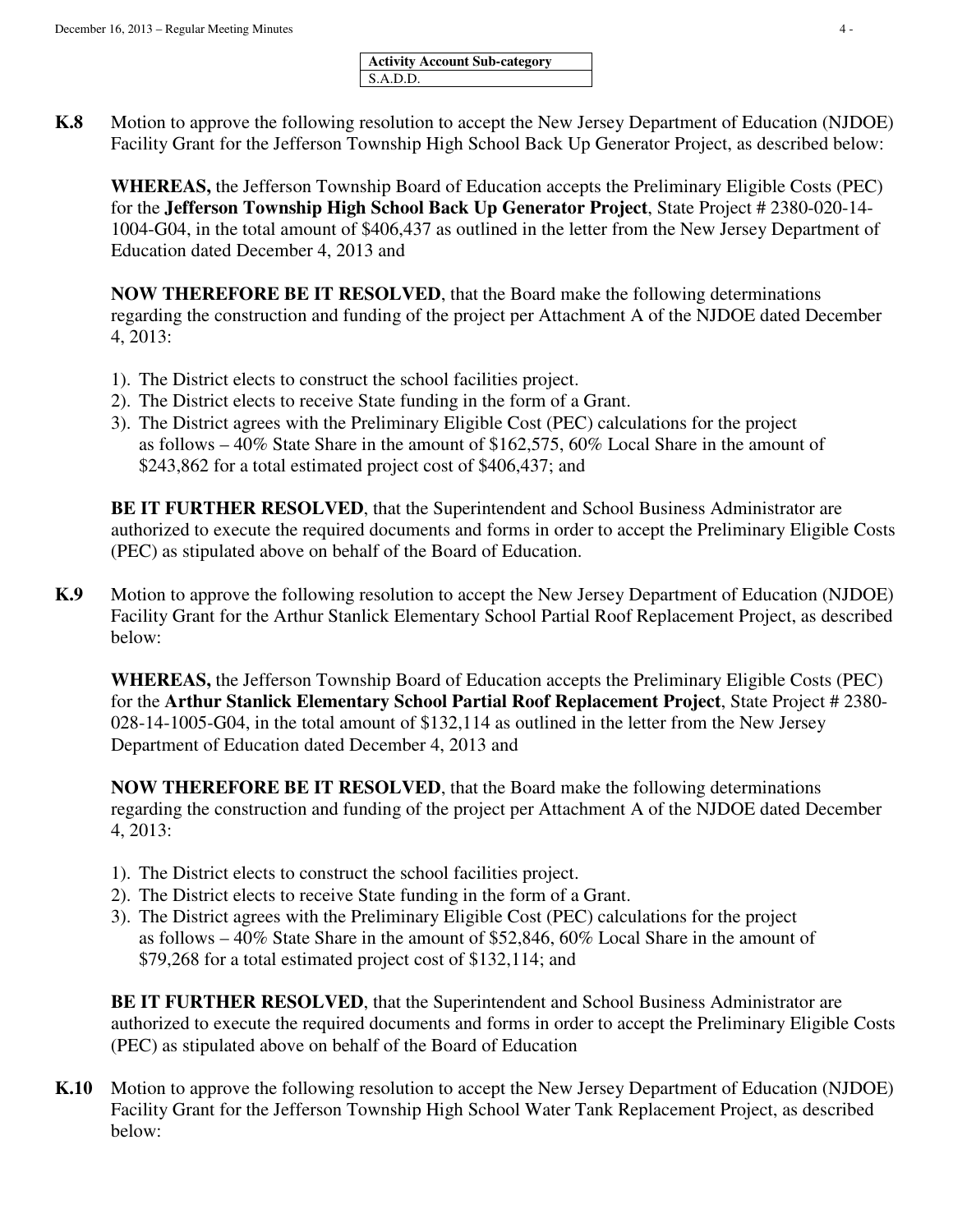**WHEREAS,** the Jefferson Township Board of Education accepts the Preliminary Eligible Costs (PEC) for the **Jefferson Township High School Water Tank Replacement Project**, State Project # 2380- 020-14-1002-G04, in the total amount of \$148,199 as outlined in the letter from the New Jersey Department of Education dated December 4, 2013 and

**NOW THEREFORE BE IT RESOLVED**, that the Board make the following determinations regarding the construction and funding of the project per Attachment A of the NJDOE dated December 4, 2013:

- 1). The District elects to construct the school facilities project.
- 2). The District elects to receive State funding in the form of a Grant.
- 3). The District agrees with the Preliminary Eligible Cost (PEC) calculations for the project as follows – 40% State Share in the amount of \$59,280, 60% Local Share in the amount of \$88,919 for a total estimated project cost of \$148,199; and

**BE IT FURTHER RESOLVED**, that the Superintendent and School Business Administrator are authorized to execute the required documents and forms in order to accept the Preliminary Eligible Costs (PEC) as stipulated above on behalf of the Board of Education.

**K.11** Motion to approve the following resolution to accept the New Jersey Department of Education (NJDOE) Facility Grant for the Jefferson Township High School Partial Roof Replacement Project, as described below:

**WHEREAS,** the Jefferson Township Board of Education accepts the Preliminary Eligible Costs (PEC) for the **Jefferson Township High School Partial Roof Replacement Project**, State Project # 2380- 020-14-1004-G04, in the total amount of \$195,532 as outlined in the letter from the New Jersey Department of Education dated December 4, 2013 and

**NOW THEREFORE BE IT RESOLVED**, that the Board make the following determinations regarding the construction and funding of the project per Attachment A of the NJDOE dated December 4, 2013:

- 1). The District elects to construct the school facilities project.
- 2). The District elects to receive State funding in the form of a Grant.
- 3). The District agrees with the Preliminary Eligible Cost (PEC) calculations for the project as follows – 40% State Share in the amount of \$78,213, 60% Local Share in the amount of \$117,319 for a total estimated project cost of \$195,532; and

**BE IT FURTHER RESOLVED**, that the Superintendent and School Business Administrator are authorized to execute the required documents and forms in order to accept the Preliminary Eligible Costs (PEC) as stipulated above on behalf of the Board of Education.

**K.12** Motion to approve the following resolution to accept the New Jersey Department of Education (NJDOE) Facility Grant for the Cozy Lake Elementary School Partial Roof Replacement Project, as described below:

**WHEREAS,** the Jefferson Township Board of Education accepts the Preliminary Eligible Costs (PEC) for the **Cozy Lake Elementary School Partial Roof Replacement Project**, State Project # 2380-033- 14-1006-G04, in the total amount of \$189,100 as outlined in the letter from the New Jersey Department of Education dated December 4, 2013 and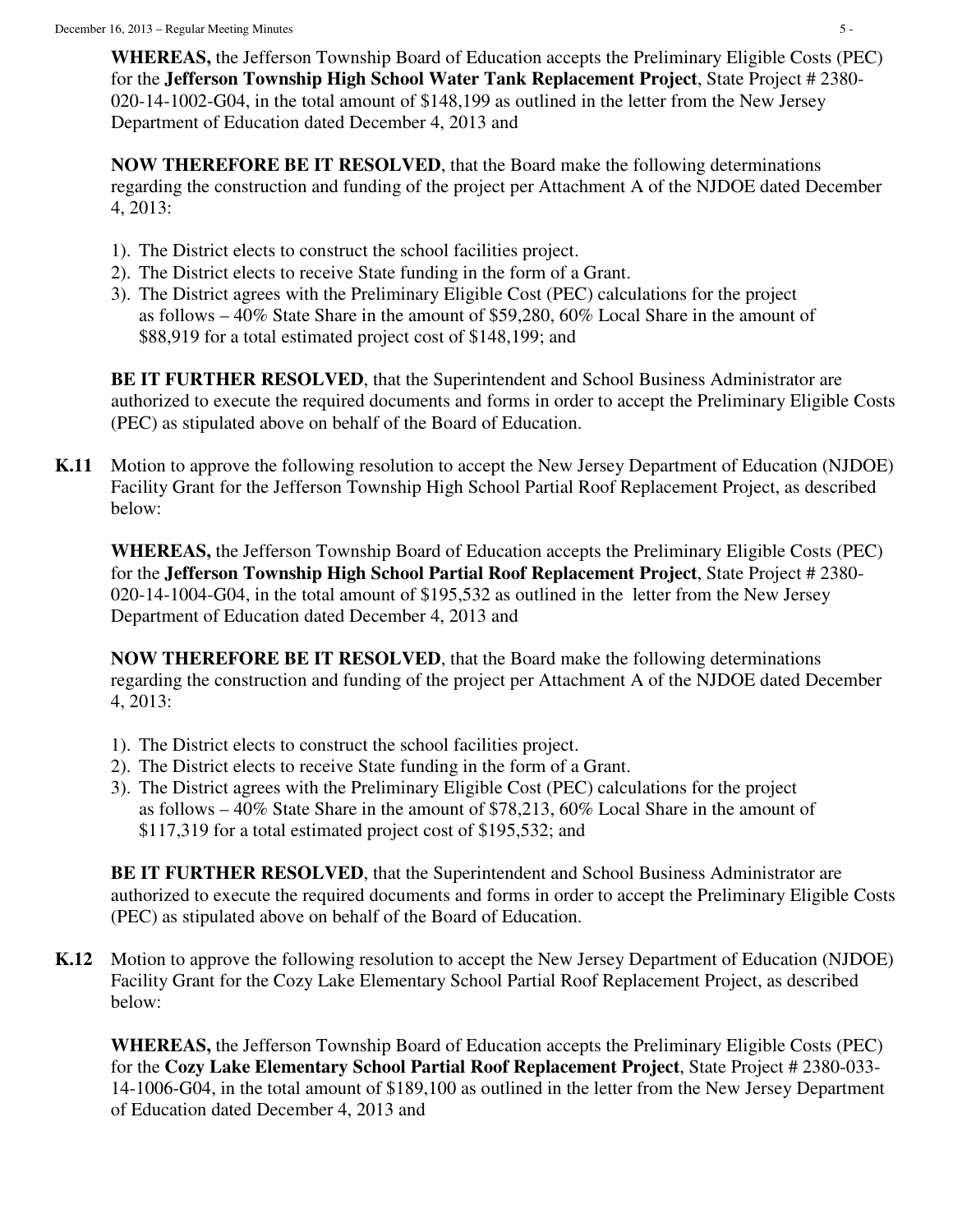**NOW THEREFORE BE IT RESOLVED**, that the Board make the following determinations regarding the construction and funding of the project per Attachment A of the NJDOE dated December 4, 2013:

- 1). The District elects to construct the school facilities project.
- 2). The District elects to receive State funding in the form of a Grant.
- 3). The District agrees with the Preliminary Eligible Cost (PEC) calculations for the project as follows – 40% State Share in the amount of \$75,640, 60% Local Share in the amount of \$113,460 for a total estimated project cost of \$189,100; and

**BE IT FURTHER RESOLVED, that the Superintendent and School Business Administrator are** authorized to execute the required documents and forms in order to accept the Preliminary Eligible Costs (PEC) as stipulated above on behalf of the Board of Education.

**K.13** Motion to approve the following resolution to accept the New Jersey Department of Education (NJDOE) Facility Grant for the Cozy Lake Elementary School Boiler Replacement Project, as described below:

**WHEREAS,** the Jefferson Township Board of Education accepts the Preliminary Eligible Costs (PEC) for the **Cozy Lake Elementary School Boiler Replacement Project**, State Project # 2380-033-14- 1007-G04, in the total amount of \$707,875 as outlined in the letter from the New Jersey Department of Education dated December 4, 2013 and

**NOW THEREFORE BE IT RESOLVED**, that the Board make the following determinations regarding the construction and funding of the project per Attachment A of the NJDOE dated December 4, 2013:

- 1). The District elects to construct the school facilities project.
- 2). The District elects to receive State funding in the form of a Grant.
- 3). The District agrees with the Preliminary Eligible Cost (PEC) calculations for the project as follows – 40% State Share in the amount of \$283,150, 60% Local Share in the amount of \$424,725 for a total estimated project cost of \$707,875; and

 **BE IT FURTHER RESOLVED**, that the Superintendent and School Business Administrator are authorized to execute the required documents and forms in order to accept the Preliminary Eligible Costs (PEC) as stipulated above on behalf of the Board of Education

**K.14** Motion to approve the following resolution to accept the New Jersey Department of Education (NJDOE) Facility Grant for the Ellen T. Briggs Elementary School Partial Roof Replacement Project, as described below:

**WHEREAS,** the Jefferson Township Board of Education accepts the Preliminary Eligible Costs (PEC) for the **Ellen T. Briggs Elementary School Partial Roof Replacement Project**, State Project # 2380- 040-14-1008-G04, in the total amount of \$108,800 as outlined in the letter from the New Jersey Department of Education dated December 4, 2013 and

**NOW THEREFORE BE IT RESOLVED**, that the Board make the following determinations regarding the construction and funding of the project per Attachment A of the NJDOE dated December 4, 2013:

- 1). The District elects to construct the school facilities project.
- 2). The District elects to receive State funding in the form of a Grant.
- 3). The District agrees with the Preliminary Eligible Cost (PEC) calculations for the project as follows – 40% State Share in the amount of \$43,520, 60% Local Share in the amount of \$65,280 for a total estimated project cost of \$108,800; and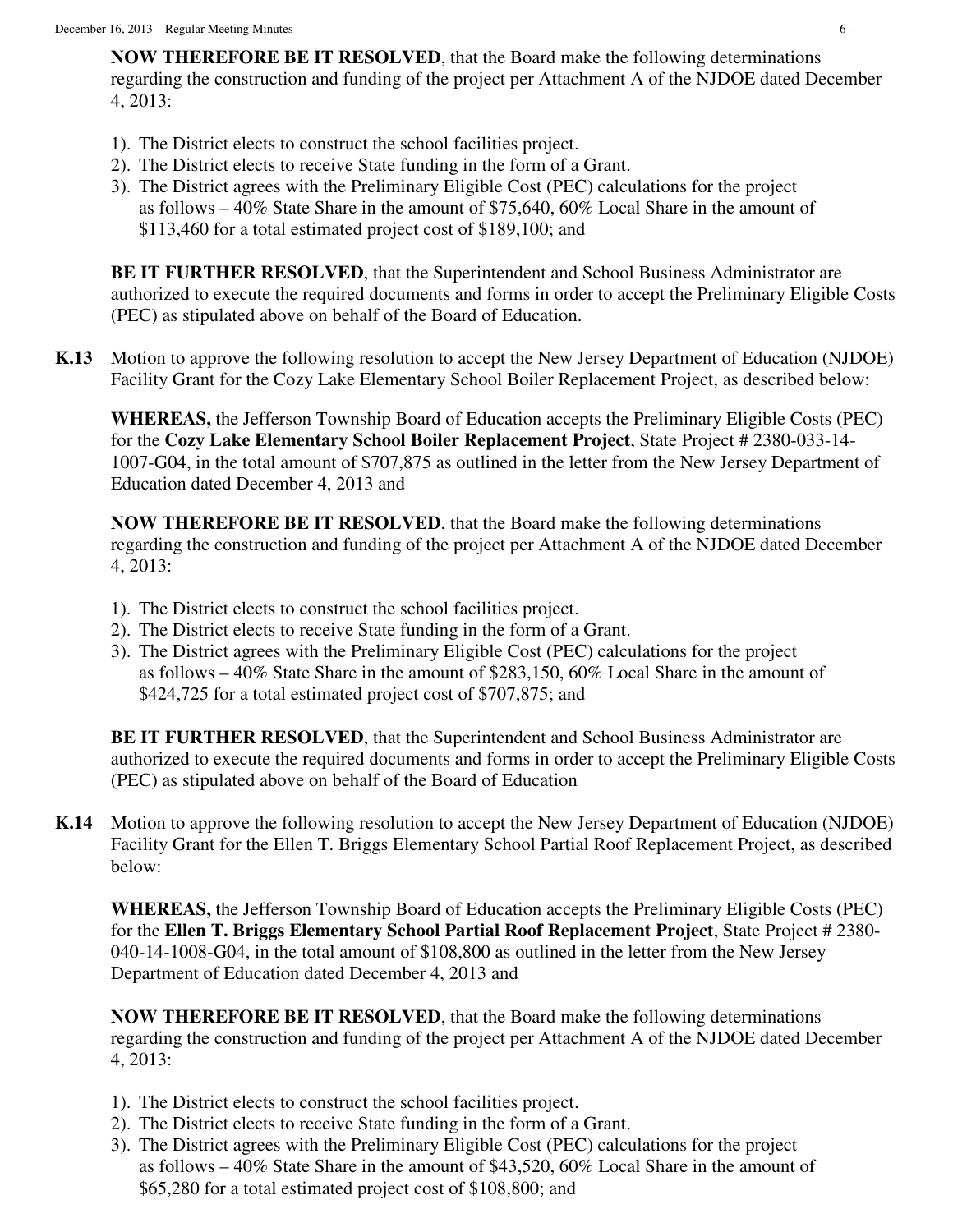**BE IT FURTHER RESOLVED**, that the Superintendent and School Business Administrator are authorized to execute the required documents and forms in order to accept the Preliminary Eligible Costs (PEC) as stipulated above on behalf of the Board of Education

**K.15** Motion to approve the following resolution to accept the New Jersey Department of Education (NJDOE) Facility Grant for the Jefferson Township Middle School Partial Roof Replacement Project, as described below:

**WHEREAS,** the Jefferson Township Board of Education accepts the Preliminary Eligible Costs (PEC) for the **Jefferson Township Middle School Partial Roof Replacement Project**, State Project # 2380- 045-14-1009-G04, in the total amount of \$193,000 as outlined in the letter from the New Jersey Department of Education dated December 4, 2013 and

**NOW THEREFORE BE IT RESOLVED**, that the Board make the following determinations regarding the construction and funding of the project per Attachment A of the NJDOE dated December 4, 2013:

- 1). The District elects to construct the school facilities project.
- 2). The District elects to receive State funding in the form of a Grant.
- 3). The District agrees with the Preliminary Eligible Cost (PEC) calculations for the project as follows – 40% State Share in the amount of \$77,200, 60% Local Share in the amount of \$115,800 for a total estimated project cost of \$193,000; and

 **BE IT FURTHER RESOLVED**, that the Superintendent and School Business Administrator are authorized to execute the required documents and forms in order to accept the Preliminary Eligible Costs (PEC) as stipulated above on behalf of the Board of Education

**K.16** Motion to approve proposal from EI Associates to provide professional Architectural Services for the Locker Replacement at the Jefferson Township High School, as described below:

| <b>Phase</b>                                         | Cost |        |
|------------------------------------------------------|------|--------|
| Phase I – Schematic Design Phase                     |      | 6.000  |
| <b>Phase II – Construction Document Phase</b>        |      | 11.000 |
| <b>Phase III – Construction Administration Phase</b> |      | 8.500  |
| <b>Total</b>                                         |      | 25,500 |

**K.17** Motion to accept and approve the following resolution in accordance with Travel and Work Related Expenses N.K.A.C. 6A:23B:

**WHEREAS**, The employees listed in Attachment A, are attending the named professional development seminar at such identified venues, and

**WHEREAS**, The attendance at stated function was previously approved by the Superintendent, or designee, as work related and within the scope of the work responsibilities of the attendee; and

**WHEREAS**, The attendance at the function was approved as promoting delivery of instruction or furthering efficient operation of the school district; and fiscally prudent, and

**WHEREAS**, The travel and related expenses particular to attendance at this function are in accordance with the state travel guidelines established by the Department of Treasury in NJOMB circular letter; be it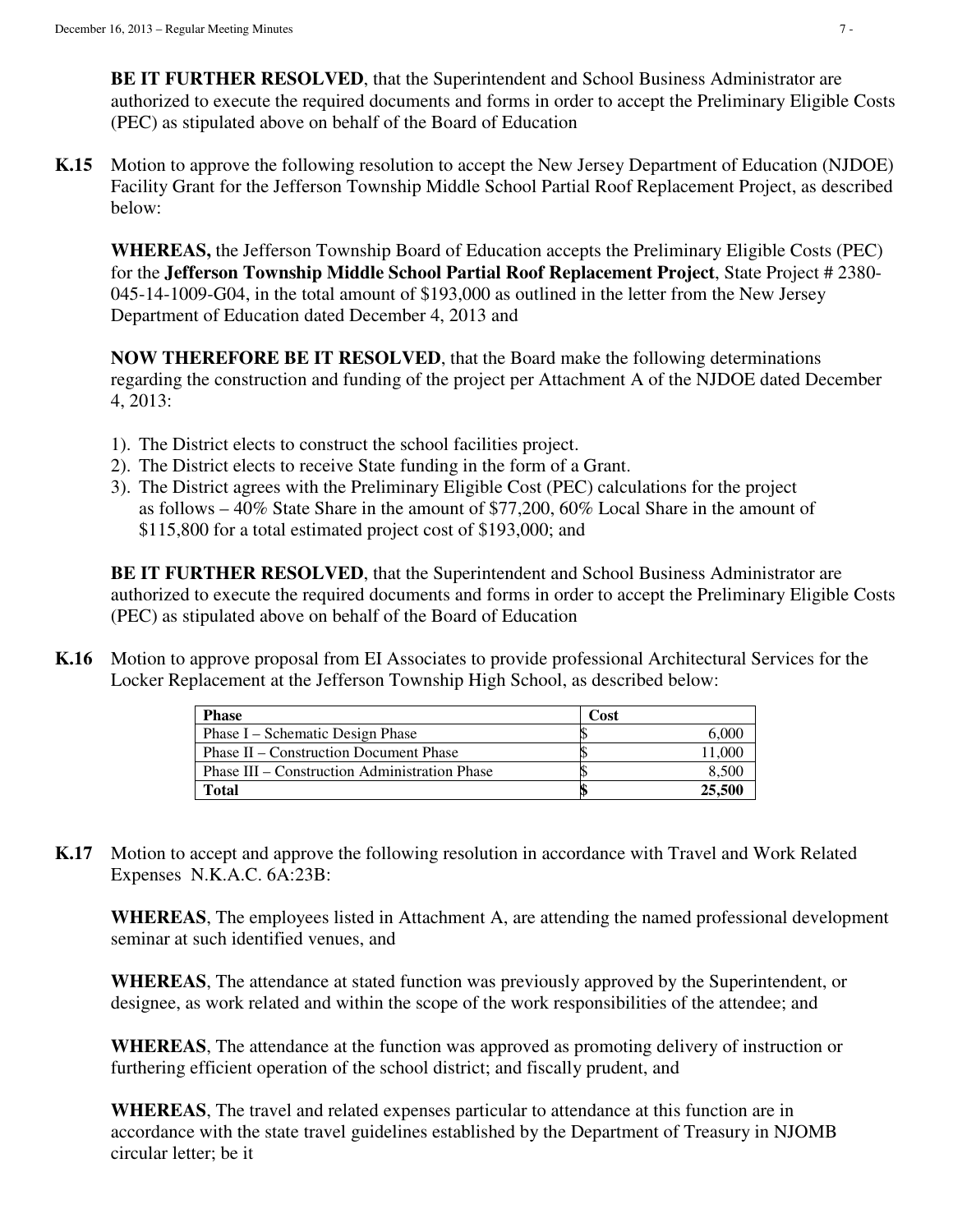**RESOLVED**, That the Board finds the travel and related expense and the expenses particular to attendance at this previously approved function is necessary/unavoidable, be it further

**RESOLVED**, That the expense is justified and therefore reimbursable *(copy attached).* 

| MOTION: Mr. Cuccio | SECOND: Mrs. Poulas |             |         |        |
|--------------------|---------------------|-------------|---------|--------|
| <b>Name</b>        | Ayes                | <b>Nays</b> | Abstain | Absent |
| Mr. Cuccio         | X                   |             |         |        |
| Mr. Millar         | X                   |             |         |        |
| Mrs. Poulas        | X                   |             |         |        |
| Mr. Quigley        | X                   |             |         |        |
| Mrs. Scott         | X                   |             |         |        |
| Mrs. Senatore      | X                   |             |         |        |
| Mr. Smith          | X                   |             |         |        |
| Mr. Stewart        | Х                   |             |         |        |
| Mrs. Van Ness      |                     |             |         | Χ      |

# **L. PERSONNEL COMMITTEE**

Motion by Mr. Millar, seconded by Mr. Stewart, to accept the recommendation of the Superintendent to approve and adopt motions L.1 through L.3, as described below:

**L.1** Motion to take action on personnel matters, as listed below; and appoint and submit to the Executive County Superintendent applications for emergent hiring and the applicant's attestation that he/she has not been convicted of any disqualifying crime pursuant to the provisions of N.J.S.A. 18A:6-7.1 et. Seq., N.J.S.A. 18A:39-17 et. seq., or N.J.S.A. 18A:6-4.13 et. seq. for those employees listed below: (All appointments are contingent upon receipt of proper teaching certification and all salary placements are pending receipt of college transcripts verifying degree status and letter stating years of service in other districts).

| <b>PERSONNEL</b>                  |                  |                                               |           |               |                 |                  |             |                            |
|-----------------------------------|------------------|-----------------------------------------------|-----------|---------------|-----------------|------------------|-------------|----------------------------|
| A. ADMINISTRATIVE                 |                  |                                               |           |               |                 |                  |             |                            |
|                                   | <b>Nature of</b> | <b>Position/Control</b>                       |           |               |                 | Date             | <b>Date</b> |                            |
| <b>Name</b>                       | <b>Action</b>    | <b>Number</b>                                 | Deg/Step  | <b>Salary</b> | Loc.            | <b>Effective</b> | Termin.     | <b>Discussion</b>          |
|                                   |                  |                                               |           |               |                 |                  |             | Replacing JH               |
| Kevin Lipton                      |                  | Principal                                     |           |               |                 |                  |             | May start sooner upon      |
| 11-000-240-103                    | Appoint          | 15.70.72.ABG                                  |           | \$135,000     | Middle School   | 2/18/14          | 6/30/14     | release                    |
|                                   |                  | Supervisor of Social                          |           |               |                 |                  |             |                            |
|                                   |                  | Studies & Related Arts                        |           |               |                 |                  |             | Utilizing 4 family illness |
| MA                                | Family Leave     | 25.80.80.AZI                                  |           |               | District        | 2/24/14          | 2/28/14     | days and 1 personal day    |
| <b>B. INSTRUCTIONAL</b>           |                  |                                               |           |               |                 |                  |             |                            |
|                                   | <b>Nature of</b> | <b>Position/Control</b>                       |           |               |                 | Date             | Date        |                            |
| Name                              | <b>Action</b>    | <b>Number</b>                                 | Deg/Step  | <b>Salary</b> | Loc.            | <b>Effective</b> | Termin.     | <b>Discussion</b>          |
|                                   |                  | German & ESL Teacher                          |           |               |                 |                  |             |                            |
| Karen Lerch                       | Resignation      | 10.70.70.AJV                                  |           |               | High School     | 11/20/13         | 1/20/14     |                            |
|                                   |                  | Health & Physical<br><b>Education Teacher</b> | <b>BA</b> |               |                 |                  |             |                            |
| Shannon Chapman<br>11-140-100-101 |                  | 10.80.80.ATO                                  |           | \$51,040      |                 | 1/1/14           | 6/30/14     |                            |
|                                   | Appoint          |                                               | Step 5    |               | High School     |                  |             | Replacing JO               |
| Toni Puzio                        | Appointment      | <b>Elementary Teacher</b><br>Long-Term Sub    |           |               |                 |                  |             |                            |
| 11-120-100-101-29                 | Change .49       | 10.10.10.AJP                                  |           | \$98/day      | <b>Stanlick</b> | 11/1/13          | 11/28/13    | Replacing PL               |
|                                   |                  | Reading Specialist                            |           |               |                 |                  |             |                            |
| Stephanie Widzinski*              | Extended         | Long-Term Sub                                 |           |               |                 |                  |             |                            |
| 11-120-100-101-29                 | Appointment      | 10.30.30.AJT                                  |           | \$200/day     | <b>Briggs</b>   | 9/1/13           | 4/7/14      | Replacing RK               |
|                                   |                  |                                               |           |               |                 |                  |             | Replacing KL               |
| Brielle Wilber*                   |                  | <b>ESL</b> Teacher                            | $BA+15$   |               |                 |                  |             | May start later upon       |
| 11-240-100-101                    | Appoint          | 10.70.70.AJV                                  | Step 2    | \$50,025      | Briggs/Stanlick | 1/17/14          | 6/30/14     | release                    |
|                                   |                  | Health/Phys. Ed. Teacher                      |           |               |                 |                  |             |                            |
| Patrick McCarney*                 |                  | Long-Term Sub                                 |           |               |                 |                  |             |                            |
| 11-140-100-101-29                 | Appoint          | 10.80.80.ATM                                  |           | \$200/day     | High School     | 1/1/14           | 6/20/14     | Replacing KK               |
| Jamie Galdi*                      |                  | <b>Elementary Teacher</b>                     |           |               |                 |                  |             |                            |
| 11-120-100-101-29                 | Appoint          | 10.30.30.BOD                                  |           | \$200/day     | <b>Briggs</b>   | 1/17/14          | 6/20/14     | Replacing MC               |
| <b>Tricia</b> Lindstedt           | Appoint          | <b>Bedside Instruction</b>                    |           | \$41.62/hr    | District        | 12/13/13         | 6/30/14     |                            |
| Joanna Reiss                      | Appoint          | <b>Bedside Instruction</b>                    |           | \$41.62/hr    | District        | 12/17/13         | 6/30/14     |                            |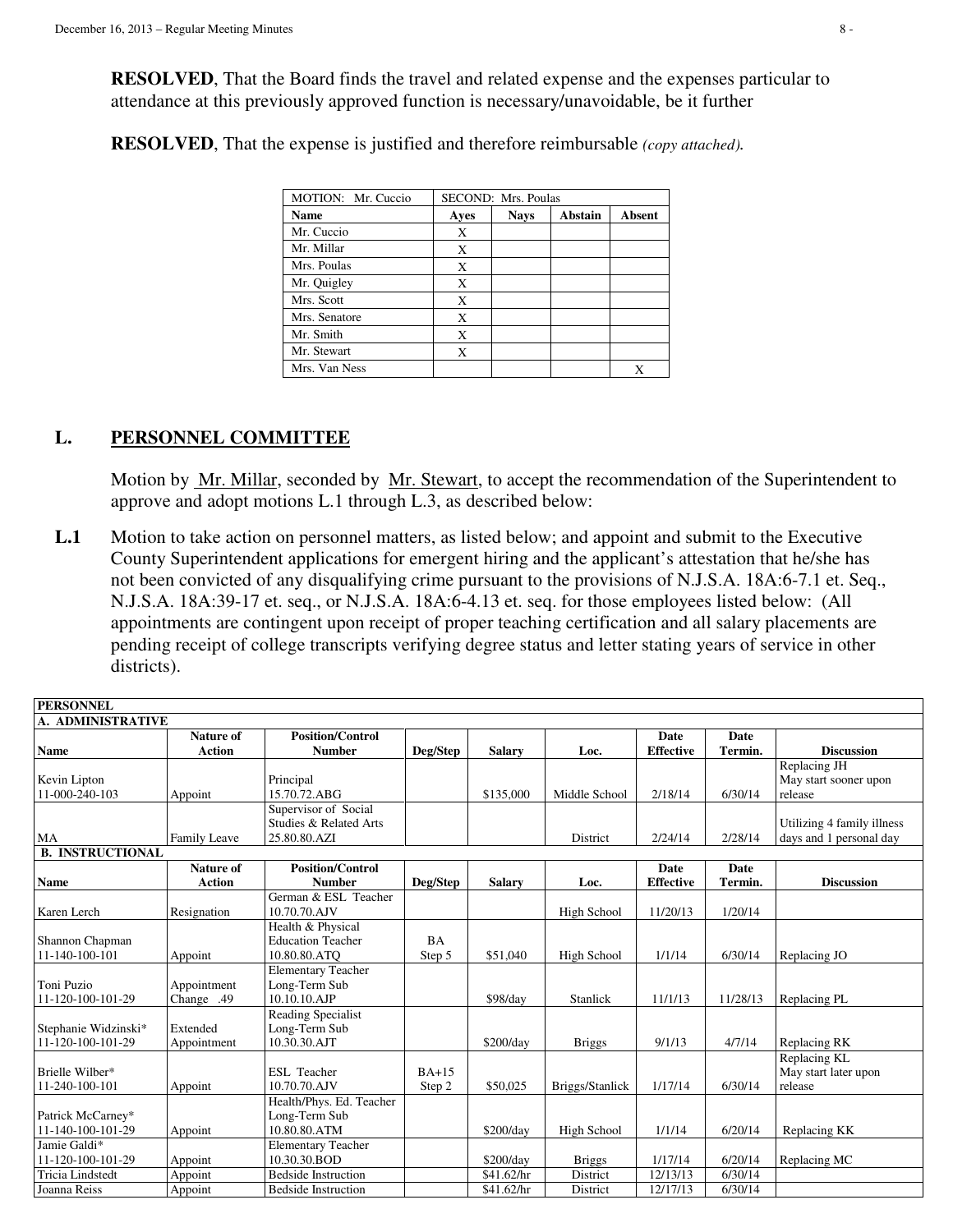| <b>Nature of</b>       | <b>Position/Control</b>   |          |               |                 | Date             | Date     |                           |
|------------------------|---------------------------|----------|---------------|-----------------|------------------|----------|---------------------------|
| Action                 | <b>Number</b>             | Deg/Step | <b>Salary</b> | Loc.            | <b>Effective</b> | Termin.  | <b>Discussion</b>         |
| <b>Adjusted Family</b> | <b>Elementary Teacher</b> |          |               |                 |                  |          |                           |
| Leave                  | $10.10.10.$ AJP           |          |               | <b>Stanlick</b> | 11/1/13          | 11/28/13 | Utilizing 17 unpaid days  |
|                        | <b>Elementary Teacher</b> |          |               |                 |                  |          | Utilizing 39 sick days    |
| <b>Maternity Leave</b> | 10.10.10.AGA              |          |               | <b>Stanlick</b> | 2/3/14           | 6/14/14  | and 48 unpaid days        |
| <b>Adjusted Family</b> | Reading Specialist        |          |               |                 |                  |          |                           |
| Leave                  | 10.30.30.AJT              |          |               | <b>Briggs</b>   | 9/3/13           | 4/5/14   | Utilizing 135 unpaid days |
|                        |                           |          |               |                 |                  |          |                           |

#### **\*Requires Mentoring**

| C. NON-INSTRUCTIONAL |                                   |                                          |          |               |               |                          |                 |                          |  |
|----------------------|-----------------------------------|------------------------------------------|----------|---------------|---------------|--------------------------|-----------------|--------------------------|--|
| <b>Name</b>          | <b>Nature of</b><br><b>Action</b> | <b>Position/Control</b><br><b>Number</b> | Deg/Step | <b>Salary</b> | Loc.          | Date<br><b>Effective</b> | Date<br>Termin. | <b>Discussion</b>        |  |
| Lynda Mohlenhoff     | Resignation                       | Special Ed. Aide<br>09.70.70.BLX         |          |               | Middle School | 12/20/13                 | 12/20/13        |                          |  |
| Pamela Agnes         | <b>Increase Hours</b>             | <b>Bus Driver</b><br>10.90.90.BFB        | Step 3   | \$21.76/hr    | District      | 10/1/13                  | 6/30/14         | Increase to 5.08 hrs/day |  |
| Grace Bordonaro      | <b>Increase Hours</b>             | <b>Bus Driver</b><br>10.90.90.BAB        | Step 12  | \$26.78/hr    | District      | 10/15/13                 | 6/30/14         | Increase to 5.37 hrs/day |  |
| Anthony Cardoza      | <b>Increase Hours</b>             | <b>Bus Driver</b><br>10.90.90.BFB        | Step 9   | \$23.81/hr    | District      | 10/1/13                  | 6/30/14         | Increase to 5.17 hrs/day |  |
| Lisa Ferguson        | <b>Increase Hours</b>             | <b>Bus Driver</b><br>10.90.90.BAF        | Step 7   | \$22.44/hr    | District      | 10/1/13                  | 6/30/14         | Increase to 5.23 hrs/day |  |
| Clarissa Fleming     | <b>Increase Hours</b>             | <b>Bus Driver</b><br>10.90.90.BEZ        | Step 10  | \$24.73/hr    | District      | 10/1/13                  | 6/30/14         | Increase to 4.43 hrs/day |  |
| Diane Post           | <b>Increase Hours</b>             | <b>Bus Driver</b><br>10.90.90.BFE        | Step 12  | \$26.78/hr    | District      | 10/15/13                 | 6/30/14         | Increase to 5.06 hrs/day |  |
| Patricia Randazzo    | <b>Increase Hours</b>             | <b>Bus Driver</b><br>10.90.90.BFF        | Step 9   | \$23.81/hr    | District      | 10/1/13                  | 6/30/14         | Increase to 5.17 hrs/day |  |
| Frank Slusark        | <b>Increase Hours</b>             | <b>Bus Driver</b><br>10.90.90.BFJ        | Step 3   | \$21.76/hr    | District      | 10/15/13                 | 6/30/14         | Increase to 4.58 hrs/day |  |
| Donna Sorber         | <b>Increase Hours</b>             | <b>Bus Driver</b><br>10.90.90.BFK        | Step 9   | \$23.81/hr    | District      | 10/31/13                 | 6/30/14         | Increase to 5 hrs/day    |  |
| Susan Talmadge       | <b>Increase Hours</b>             | <b>Bus Driver</b><br>10.90.90.BFL        | Step 8   | \$23.03/hr    | District      | 10/1/13                  | 6/30/14         | Increase to 5.27 hrs/day |  |
| Mary Weiss           | <b>Increase Hours</b>             | <b>Bus Driver</b><br>10.90.90.BFO        | Step 5   | \$21.96/hr    | District      | 10/31/13                 | 6/30/14         | Increase to 4.87 hrs/day |  |
| AV                   | Adjusted<br><b>Medical Leave</b>  | Custodian<br>12.60.62.AKY                |          |               | High School   | 7/1/13                   | 11/28/13        | Utilizing 106 sick days  |  |

#### **D. SUBSTITUTES/OTHER**

|                        | Nature of |                      |       |               |          | Date             | Date    |                   |
|------------------------|-----------|----------------------|-------|---------------|----------|------------------|---------|-------------------|
| <b>Name</b>            | Action    | <b>Position</b>      | Level | <b>Salary</b> | Loc.     | <b>Effective</b> | Termin. | <b>Discussion</b> |
| John Cinotti           | Appoint   | Substitute Principal |       | \$500/diem    | District | 1/1/14           | 6/30/14 |                   |
| Christine Clear        | Appoint   | Substitute Teacher   |       | \$80/diem     | District | 12/17/13         | 6/30/14 |                   |
| Tiffany Maria          | Appoint   | Substitute Teacher   |       | \$80/diem     | District | 12/17/13         | 6/30/14 |                   |
| Robert Szuszkowski     | Appoint   | Substitute Teacher   |       | \$80/diem     | District | 12/17/13         | 6/30/14 |                   |
| Joyce Barker           | Appoint   | Substitute Aide      |       | \$10/hr       | District | 12/17/13         | 6/30/14 |                   |
| Laura Castles          | Appoint   | Substitute Aide      |       | \$10/hr       | District | 11/19/13         | 6/30/14 |                   |
| Michelle Craig         | Appoint   | Substitute Aide      |       | \$10/hr       | District | 11/26/13         | 6/30/14 |                   |
| Rebecca Rowe           | Appoint   | Substitute Aide      |       | \$10/hr       | District | 12/12/13         | 6/30/14 |                   |
| Noreen Teklits         | Appoint   | Substitute Aide      |       | \$10/hr       | District | 12/12/13         | 6/30/14 |                   |
| Suzanne Walters        | Appoint   | Substitute Aide      |       | \$10/hr       | District | 12/17/13         | 6/30/14 |                   |
| <b>Robert Connelly</b> | Appoint   | Substitute Custodian |       | \$15/hr       | District | 11/27/13         | 6/30/14 |                   |

| <b>E. EXTRA DUTY PAY</b> |           |                            |         |               |               |                  |         |                             |
|--------------------------|-----------|----------------------------|---------|---------------|---------------|------------------|---------|-----------------------------|
|                          | Nature of | <b>Position/Control</b>    |         |               |               | Date             | Date    |                             |
| <b>Name</b>              | Action    | <b>Number</b>              | Level   | <b>Salary</b> | Loc.          | <b>Effective</b> | Termin. | <b>Discussion</b>           |
|                          |           | Co-Technical Fall          |         |               |               |                  |         |                             |
| Patricia Vandigriff      | Appoint   | Drama Director             | Level 2 | \$630.00      | High School   | 11/21/13         | 6/30/14 |                             |
|                          |           | Co-Technical Fall          |         |               |               |                  |         |                             |
| Alice Daken              | Appoint   | Drama Director             | Level 2 | \$630.00      | High School   | 11/21/13         | 6/30/14 |                             |
|                          |           |                            |         |               |               |                  |         | Coverage for club activity  |
| Hannah Storbeck          | Appoint   | Special Ed. Aide           |         | \$19.32/hr    | Middle School | 12/3/13          | 2/4/14  | Not to exceed 7 total hours |
|                          |           | <b>CPR/AED</b> Instruction |         |               |               |                  |         | Four sessions not to        |
| Jennifer O'Malley-Dorr   | Appoint   | Certification              |         | \$75/hr       | District      | 7/1/13           | 6/30/14 | exceed 24 hours             |

### **F. 2013-14 SCHOOL YEAR COACHING STAFF**

| <b>WINTER</b> |           |                           |      |               |             |                  |         |                   |  |  |
|---------------|-----------|---------------------------|------|---------------|-------------|------------------|---------|-------------------|--|--|
|               | Nature of |                           |      |               |             | Date             | Date    |                   |  |  |
| Name          | Action    | Position                  | Step | <b>Salary</b> | Loc.        | <b>Effective</b> | Termin. | <b>Discussion</b> |  |  |
| Melissa Hall  | Appoint   | Head Girls' Lacrosse      |      | \$5.517.54    | High School | 9/1/13           | 6/30/14 | vear of service   |  |  |
| Corinne Healv | Appoint   | Assistant Girls' Lacrosse |      | \$1.840.71    | High School | 9/1/13           | 6/30/14 | vear of service   |  |  |
| Megan Madison | Appoint   | Assistant Girls' Lacrosse |      | 1.840.71      | High School | 9/1/13           | 6/30/14 | vear of service   |  |  |

٦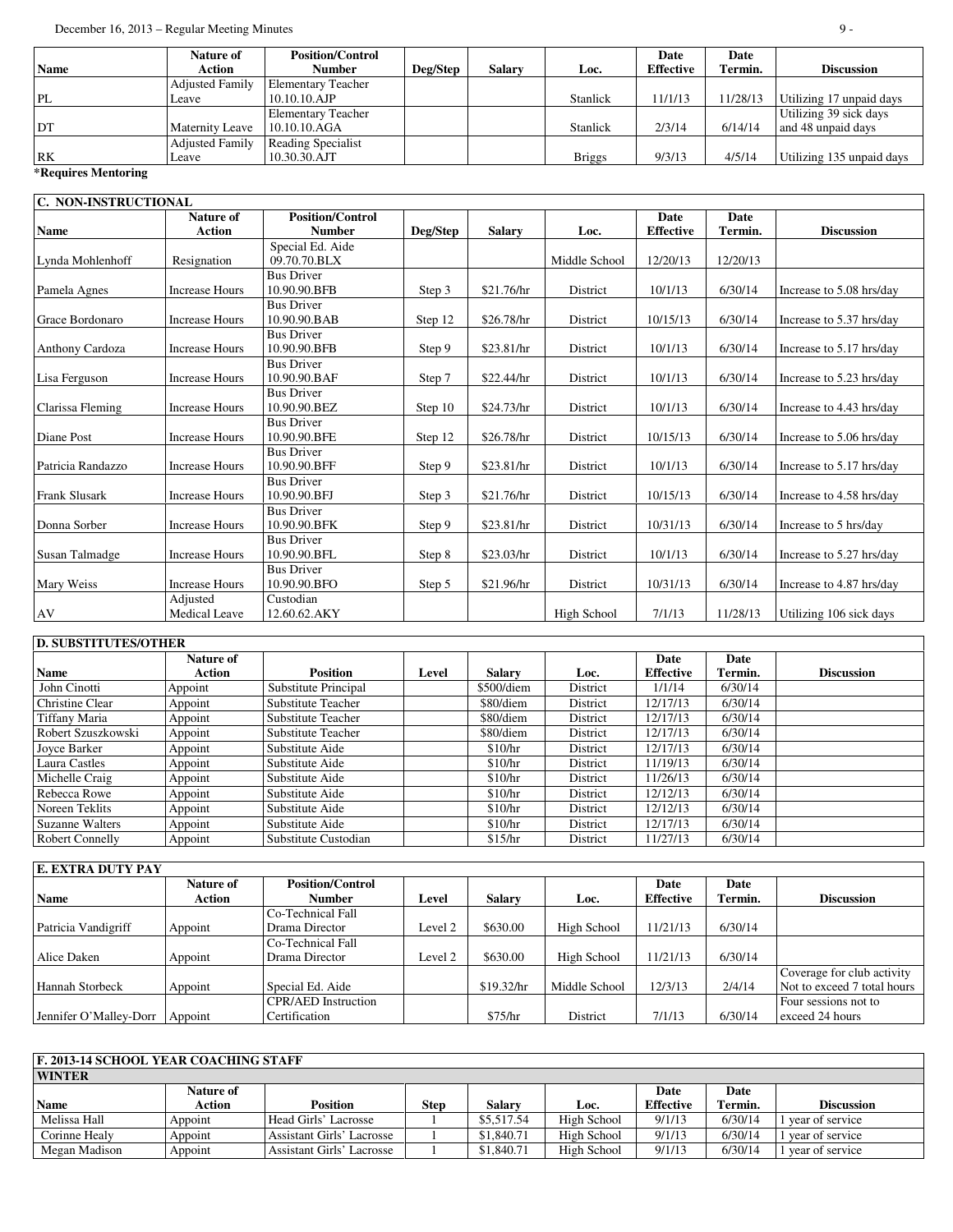| <b>G. CURRICULUM WRITING</b><br>$11-000-221-104-20$ |                            |                         |            |          |                          |                 |                      |  |  |
|-----------------------------------------------------|----------------------------|-------------------------|------------|----------|--------------------------|-----------------|----------------------|--|--|
| <b>Name</b>                                         | <b>Nature of</b><br>Action | Position                | Salarv     | Loc.     | Date<br><b>Effective</b> | Date<br>Termin. | <b>Maximum Hours</b> |  |  |
|                                                     |                            |                         |            |          |                          |                 |                      |  |  |
| <b>Mary Azukas</b>                                  | Appoint                    | Social Studies, Grade 5 | \$36.41/hr | District | 7/1/13                   | 6/30/14         | 20 Hours             |  |  |
| Mary Azukas                                         | Appoint                    | Social Studies, Grade 7 | \$36.41/hr | District | 7/1/13                   | 6/30/14         | 20 Hours             |  |  |

| MOTION: Mr. Millar | SECOND: Mr. Stewart |             |         |               |  |  |  |
|--------------------|---------------------|-------------|---------|---------------|--|--|--|
| <b>Name</b>        | Ayes                | <b>Nays</b> | Abstain | <b>Absent</b> |  |  |  |
| Mr. Cuccio         | X                   |             |         |               |  |  |  |
| Mr. Millar         | X                   |             |         |               |  |  |  |
| Mrs. Poulas        | X                   |             |         |               |  |  |  |
| Mr. Quigley        | X                   |             |         |               |  |  |  |
| Mrs. Scott         | X                   |             |         |               |  |  |  |
| Mrs. Senatore      | X                   |             |         |               |  |  |  |
| Mr. Smith          | X                   |             |         |               |  |  |  |
| Mr. Stewart        | X                   |             |         |               |  |  |  |
| Mrs. Van Ness      |                     |             |         |               |  |  |  |

# **M. EDUCATION, SPECIAL EDUCATION AND TECHNOLOGY COMMITTEE**

Motion by Mrs. Poulas, seconded by Mrs. Scott, to accept the recommendation of the Superintendent to approve and adopt motions M.1 through M.3, as described below:

### **M.1** Motion to approve the following **overnight trips**:

| School/Group/Activity      | Location                                    | <b>Dates</b>                 |
|----------------------------|---------------------------------------------|------------------------------|
|                            | NASTAR and Gate Training, Whiteface         |                              |
| JTHS Ski Team              | Mountain, Wilmington, NY                    | January 24 to 26, 2014       |
|                            | National Cheerleading Competition, Orlando, |                              |
| JTHS Cheerleading Team     | FL                                          | February 27 to March 3, 2014 |
|                            | NJSIAA Wrestling State Championships,       |                              |
| <b>JTHS Wrestling Team</b> | Atlantic City, NJ                           | March 6 to 9, 2014           |
|                            | Philadelphia, PA and Dorney Park,           |                              |
| JTMS Grade 8               | Allentown, PA                               | June 5 to 6, 2014            |

#### **M.2** Motion to approve the following **day trips**:

| School/Group/Activity                          | Location                                     | <b>Dates</b>                    |
|------------------------------------------------|----------------------------------------------|---------------------------------|
| JTHS Future Business Leaders of America (FBLA) | Hanover Park High School, Hanover, NJ        | December 17, 2013               |
|                                                |                                              | December 18, 2013 and April 22, |
| <b>JTHS</b> Environmental Science Class        | Stanlick School, Wharton, NJ                 | 2014                            |
| <b>JTHS DECA</b>                               | Ramapo College, Mahwah, NJ                   | January 7, 2014                 |
| <b>JTHS Concert Band</b>                       | West Essex High School, North Caldwell, NJ   | March 27, 2014                  |
|                                                |                                              | April 12, 2014                  |
| <b>JTHS Habitat for Humanity</b>               | Morris County Build Site                     | May 10, 2014                    |
|                                                |                                              | May 29, 2014                    |
|                                                |                                              | June 3, 2014                    |
| Stanlick School, Grade 4                       | Sandy Hook Station, Fort Hancock, NJ         | April 17, 2014                  |
| JTMS Grade 6 Gold                              | Sterling Mining Museum, Ogdensburg, NJ       | May 21, 2014                    |
| White Rock School, Grade 3                     | Bronx Zoo, Bronx, NY                         | May 22, 2014                    |
|                                                | Sussex County Municipal Utilities Authority, |                                 |
| <b>JTMS</b> Grade 6 White                      | Lafayette, NJ                                | May 28, 2014                    |
| White Rock School, Grade 4                     | Sandy Hook Station, Fort Hancock, NJ         | May 30, 2014                    |
|                                                | American Museum of Natural History, New      |                                 |
| Stanlick School, Grade 5                       | York, NY                                     | June 2, 2014                    |
| Stanlick School, Grade 3                       | Bronx Zoo, Bronx, NY                         | June 5, 2014                    |

**M.3** Motion to Recognize and Accept the Harassment, Intimidation and Bullying Incidences (HIB) November 18, 2013 through December 16, 2013.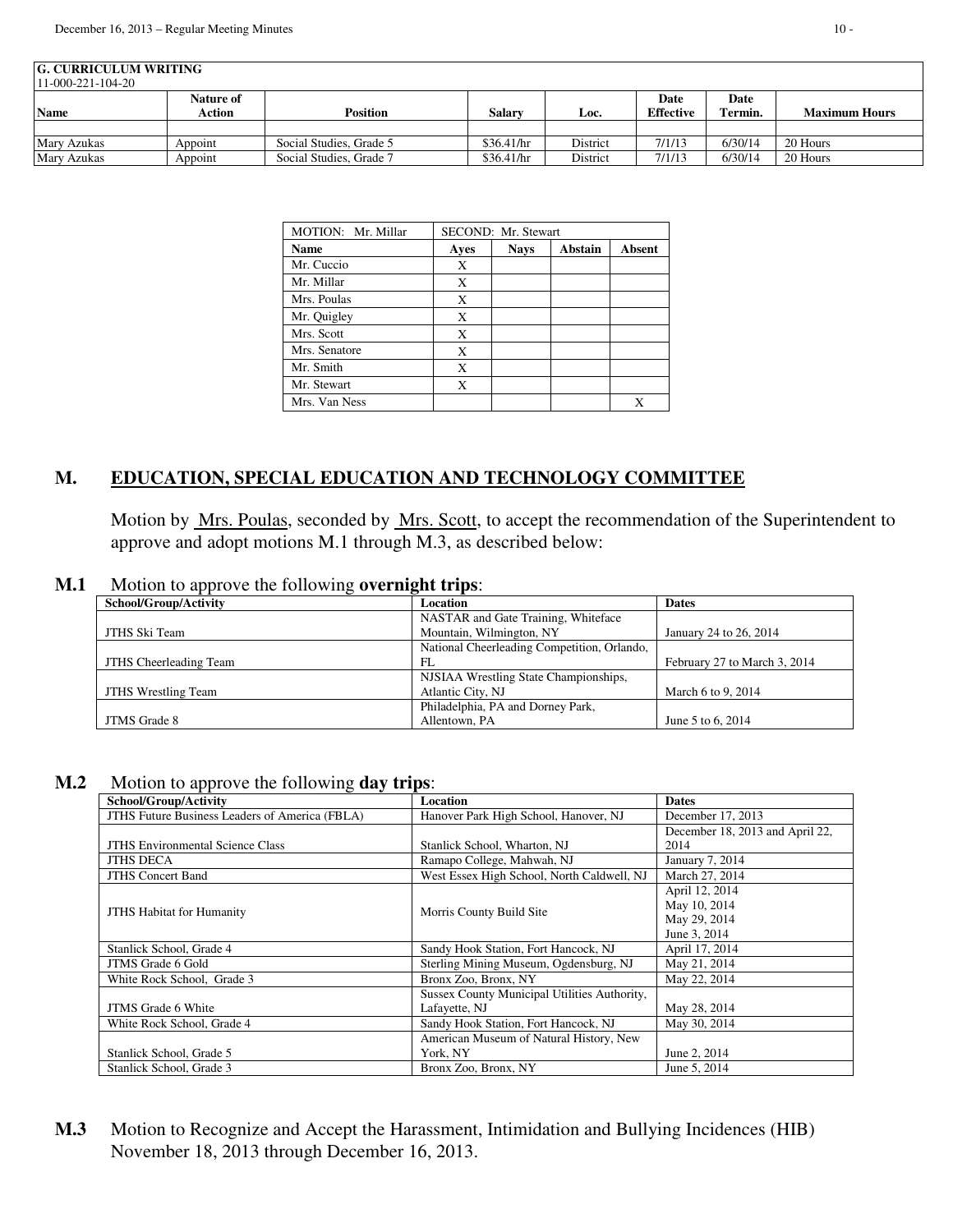**RESOLVED**, That upon the Recommendation of the Superintendent, the Jefferson Township Board of Education recognizes the Harassment, Intimidation, and Bullying incidences reported from November 18, 2013 through December 16, 2013, as summarized below:

| School            | Incidents Reported | Confirmed Incidents of HIB | Inconclusive – Case Will Remain Active |
|-------------------|--------------------|----------------------------|----------------------------------------|
| Milton            |                    |                            |                                        |
| <b>Briggs</b>     |                    |                            |                                        |
| Cozy Lake         |                    |                            |                                        |
| Stanlick          |                    |                            |                                        |
| <b>White Rock</b> |                    |                            |                                        |
| Middle School     |                    |                            |                                        |
| High School       |                    |                            |                                        |

**BE IT FURTHER RESOLVED**, that the Jefferson Township Board of Education approves the remedial and disciplinary action taken by the building principals.

| MOTION: Mrs. Poulas | SECOND: Mrs. Scott |             |                |        |  |  |  |
|---------------------|--------------------|-------------|----------------|--------|--|--|--|
| <b>Name</b>         | Ayes               | <b>Nays</b> | <b>Abstain</b> | Absent |  |  |  |
| Mr. Cuccio          | X                  |             |                |        |  |  |  |
| Mr. Millar          | X                  |             |                |        |  |  |  |
| Mrs. Poulas         | X                  |             |                |        |  |  |  |
| Mr. Quigley         | X                  |             |                |        |  |  |  |
| Mrs. Scott          | X                  |             |                |        |  |  |  |
| Mrs. Senatore       | X                  |             |                |        |  |  |  |
| Mr. Smith           | X                  |             |                |        |  |  |  |
| Mr. Stewart         | X                  |             |                |        |  |  |  |
| Mrs. Van Ness       |                    |             |                | Х      |  |  |  |

# **M.4 Enrollment as of 11/30/13**

|                           | <b>Nov. 12</b> | <b>Nov. 13</b>              |
|---------------------------|----------------|-----------------------------|
| Milton                    | 155            | 150                         |
| Cozy Lake                 | 260            | 239                         |
| Arthur Stanlick           | 391            | 381                         |
| E.T. Briggs               | 350            | 326                         |
| White Rock                | 385            | 379                         |
| <b>Total Elementary</b>   | 1.541          | 1,475                       |
| JTMS                      | 830            | 816                         |
| JTHS                      | 1,032          | 1,018                       |
| <b>GRAND TOTAL</b>        | 3,403          | 3,309                       |
| Tuition students received |                | $\mathcal{D}_{\mathcal{L}}$ |
| Out-of-district placement | 36             | 39                          |

**M.5** Motion to approve **Resolution** as described below:

**WHEREAS,** on the 16<sup>th</sup> day of December, 2013, as residency hearing was held before the Jefferson Township Board of Education.

**WHEREAS**, the student's parent and attorney appeared before the Board and had the opportunity to present evidence on their behalf; and

**WHEREAS**, the Board, considering all evidence presented to it, has concluded and hold as follows:

- **1.** Student is not a resident of the Jefferson Township School District; and
- **2.** The Superintendent shall provide the student's parent with notification of this decision and advise of his/her right to appeal said decision within 21 days to the Commissioner.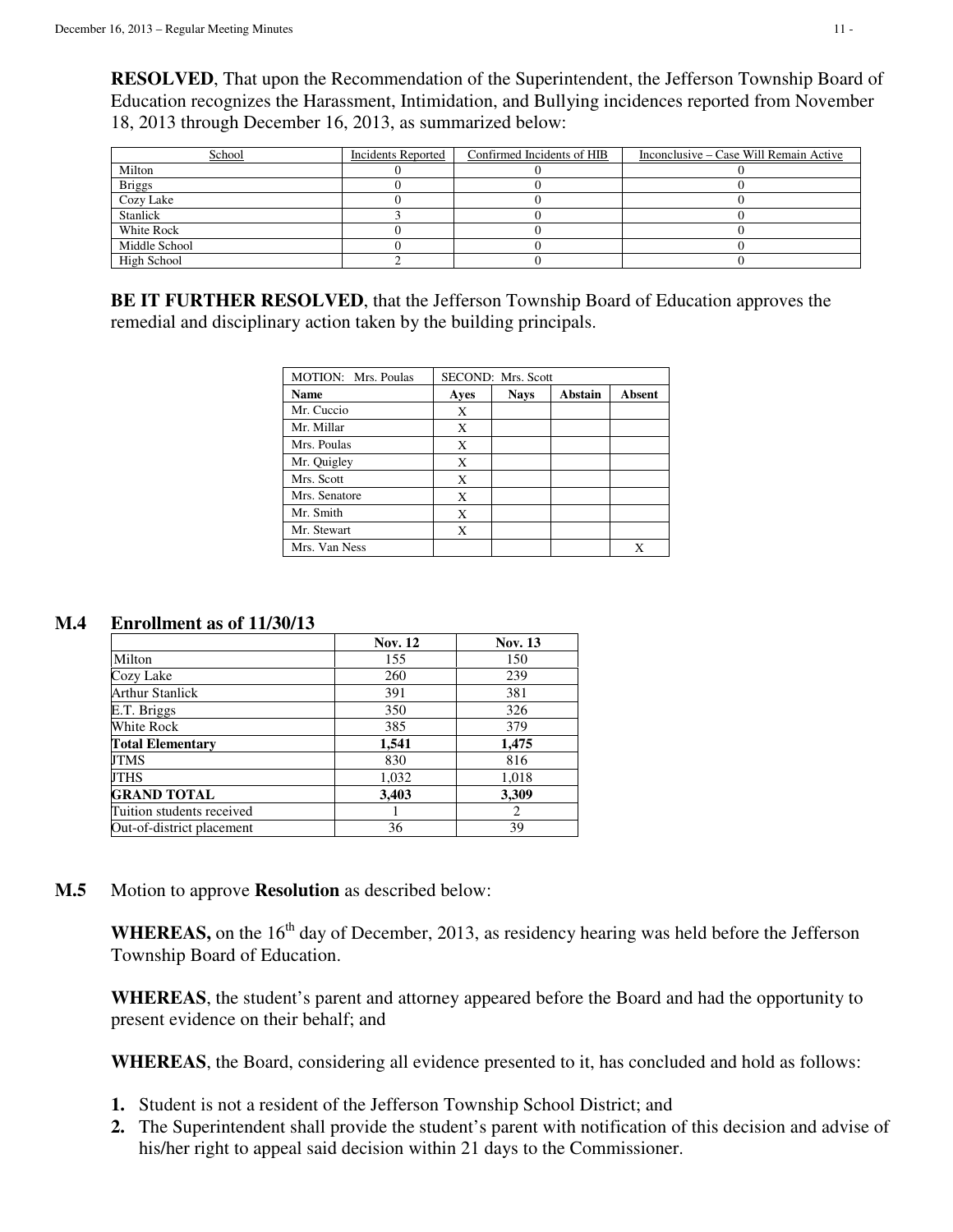| MOTION: Mr. Stewart | SECOND: Mr. Quigley |             |                |        |  |  |
|---------------------|---------------------|-------------|----------------|--------|--|--|
| <b>Name</b>         | Ayes                | <b>Nays</b> | <b>Abstain</b> | Absent |  |  |
| Mr. Cuccio          |                     |             | X              |        |  |  |
| Mr. Millar          | Х                   |             |                |        |  |  |
| Mrs. Poulas         | X                   |             |                |        |  |  |
| Mr. Quigley         | X                   |             |                |        |  |  |
| Mrs. Scott          |                     | X           |                |        |  |  |
| Mrs. Senatore       |                     | X           |                |        |  |  |
| Mr. Smith           | X                   |             |                |        |  |  |
| Mr. Stewart         | Х                   |             |                |        |  |  |
| Mrs. Van Ness       |                     |             |                | X      |  |  |

# **N. COMMUNICATIONS**

• None

# **O. OLD BUSINESS**

• None

# **P. NEW BUSINESS**

• The Annual Organization Meeting will take place on Monday, January 6, 2014 at 7:00 PM in the Central Office Conference Room.

# **Q. PUBLIC COMMENTS**

• None

# **R. BOARD MEMBER COMMENTS**

- The Board thanked Mrs. Scott for her dedication and years of service to the community.
- The Board wished all a happy holiday season.
- Mrs. Scott thanked everyone for their well wishes.
- Mrs. Senatore attended the Madrigal at the high school and Coach O'Connors retirement dinner.
- Mr. Lipton was welcomed to the district as the new principal at the middle school.
- Mr. Kraemer noted that this evening's meeting was Dr. Thornton's last as Assistant Superintendent. He congratulated Dr. Thornton on her retirement and remarked that she is one of the classiest, consummate professionals and her presence throughout the district will be missed.

# **S. ADJOURN**

Motion by <u>Mr. Cuccio</u>, seconded by <u>Mrs. Scott</u> that the meeting adjourn at 8:25 PM.

Respectfully submitted,

 Dora E. Zeno Board Secretary